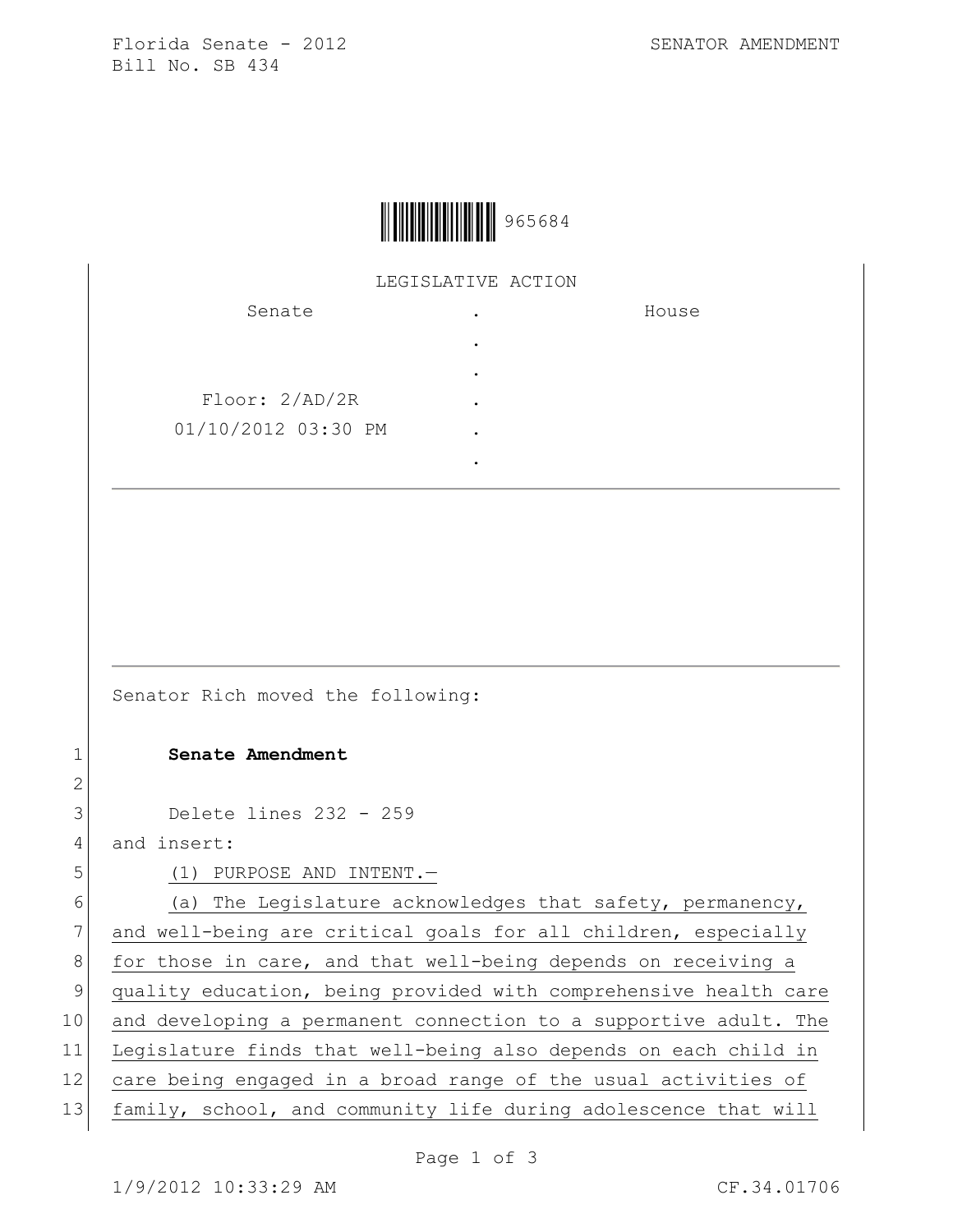Florida Senate - 2012 SENATOR AMENDMENT Bill No. SB 434

Ì965684QÎ965684

 help to empower the child in his or her transition into 15 adulthood and in living independently. (b)The Legislature recognizes that education and the other positive experiences of a child are key to a successful future 18 as an adult and that it is particularly important for a child in care to be provided with opportunities to succeed. The Legislature intends that individuals and communities become involved in the education of a child in care, address issues 22 that will improve the educational outcomes for the child, and 23 find ways to ensure that the child values and receives a high- quality education. Many professionals in the local community understand these issues, and it is the intent of the Legislature 26 that biological parents, caregivers, educators, advocates, the department and its community-based care providers, guardians ad 28 litem, and judges, in fulfilling their responsibilities to the child, work together to ensure that an older child in care has access to the same academic resources, services, and extracurricular and enrichment activities that are available to all children. The Legislature intends for education services to be delivered in an age-appropriate and developmentally appropriate manner, along with modifications or accommodations 35 as may be necessary to include every child, specifically including a child with a disability. (c) The legislature also recognizes that there are many challenges and barriers to providing comprehensive health care for children in care. These include the extensive and complex health care needs of children in care and the lack of a coordinated health care system to meet those needs. The Legislature finds that challenges within the child welfare

Page 2 of 3